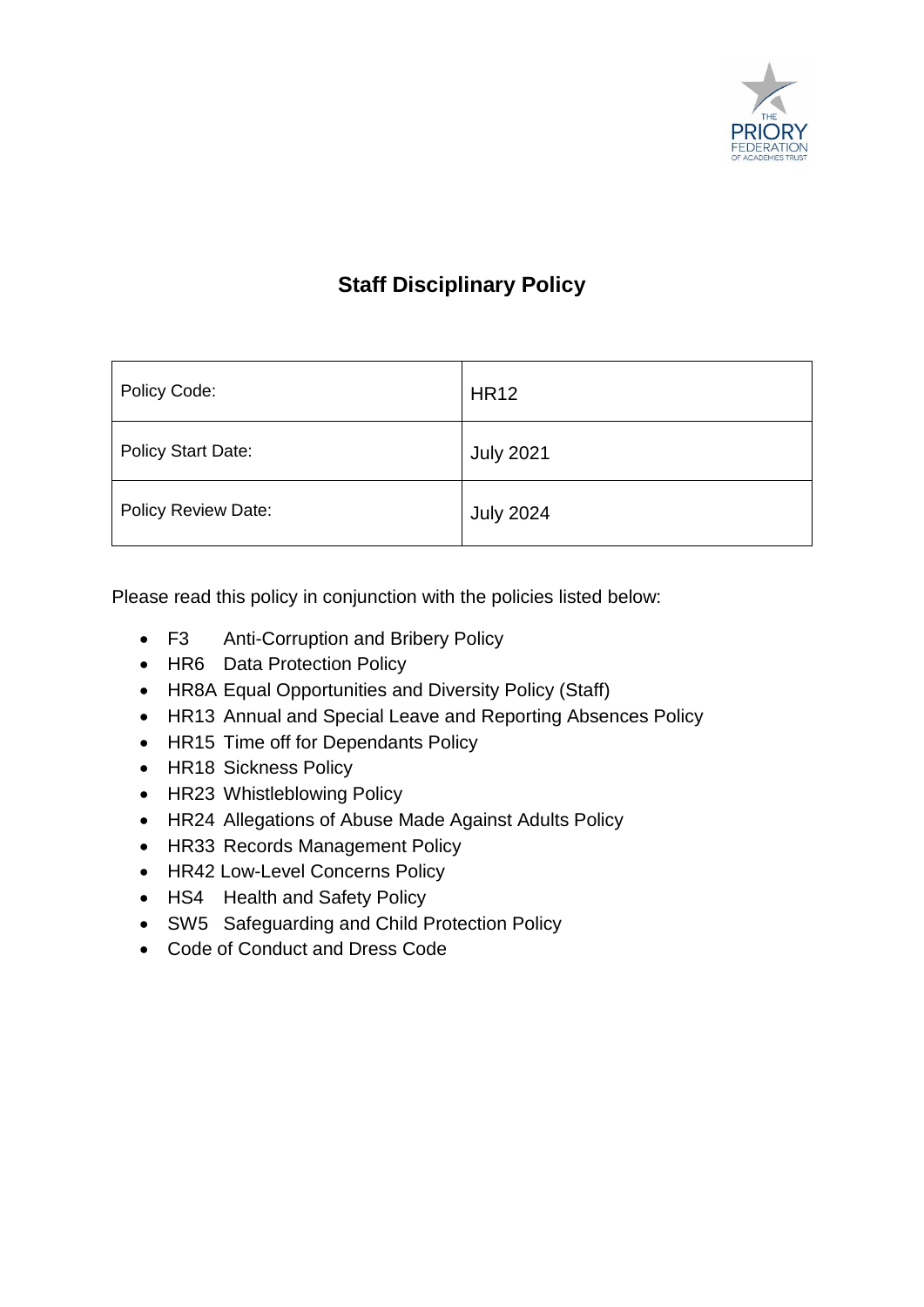

# **1 Policy Statement**

- 1.1 It is the Trust's policy to ensure that any disciplinary matter is dealt with fairly and that steps are taken to establish the facts and to give employees the opportunity to respond before any formal action is taken.
- 1.2 References to the Trust or Academy within this policy specifically include all primary, secondary and special academies within the Trust, as well as the Early Years setting at the Priory Witham Academy, Priory Training and Lincolnshire SCITT.
- 1.3 This policy does not form part of any member of staff's contract of employment and it may be amended at any time.
- 1.4 This policy does not apply to agency workers or self-employed contractors.
- 1.5 This policy is used to deal with misconduct. It does not apply to cases involving genuine sickness absence, proposed redundancies or poor performance. In those cases, reference should be made to the appropriate policy or procedure.
- 1.6 All stages of the policy will operate in accordance with the Trust's duties to promote equality, to eliminate discrimination and to promote good relations between staff with protected characteristics as required under the Equality Act 2010.
- 1.7 The Trust is committed to leading a healthy organisation, which includes a commitment to and promotion of emotional wellbeing and mental health. Therefore, all Trust policies and procedures ensure this commitment is incorporated in order to support all staff and students. Members of staff are encouraged to speak to their line managers if they feel any part of this policy would affect their emotional wellbeing and mental health. Any such comments should be passed to the Trust's HR department (via [FederationHR@prioryacademies.co.uk\)](mailto:FederationHR@prioryacademies.co.uk) for appropriate consideration at the next available point in the policy review cycle.

#### **2 Roles, Responsibilities and Implementation**

2.1 The Pay, Performance and HR Committee has overall responsibility for the effective operation of this policy and for ensuring compliance with the relevant statutory framework. This committee delegates day-to-day responsibility for operating the policy and ensuring its maintenance and review to the Human Resources Director.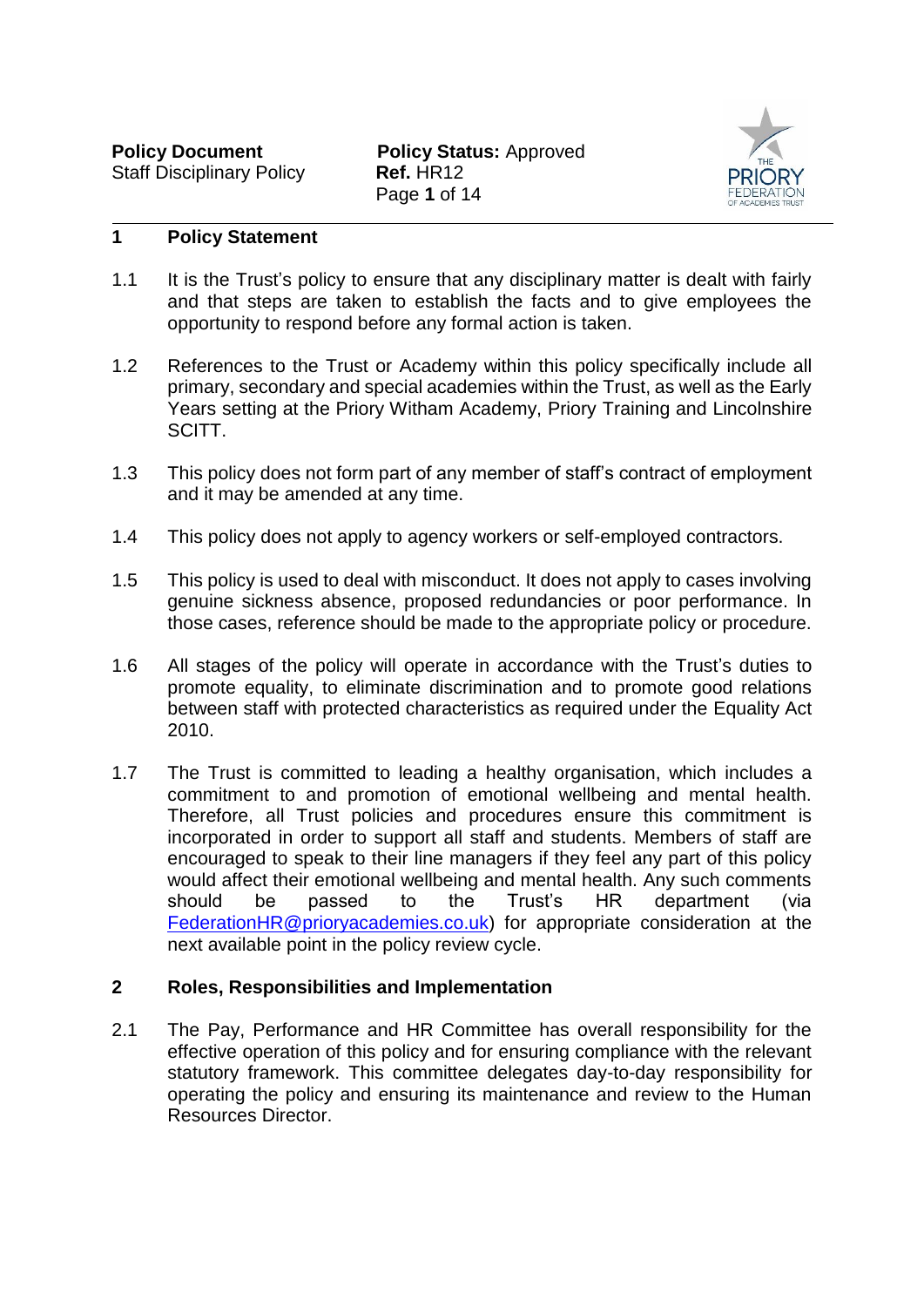**Policy Document Policy Status: Approved** Page **2** of 14



2.2 Leaders and managers have a specific responsibility to ensure the fair application of this policy and all employees are responsible for supporting colleagues and ensuring its success.

#### **3 Aims**

3.1 The aim of this policy is to provide a framework within which managers can work with employees to maintain satisfactory standards of conduct and to encourage improvement where necessary. The standards of conduct expected of all employees are set out in the Disciplinary Rules which are appended to this procedure.

### **4 Minor Conduct Issues**

- 4.1 Minor conduct issues can often be resolved informally between the employee and their line manager. These discussions should be held in private and without undue delay whenever there is cause for concern. Where appropriate, a note of any such informal discussions may be placed on the employee's personnel file. Unless there is a legitimate safeguarding risk, the informal discussion note will be ignored for the purposes of any future disciplinary hearings. In some cases, an informal verbal warning may be given, which will not form part of the employee's disciplinary record. The line manager may give advice for the purpose of improving your future conduct. The employee will be given any reasonable support and assistance to effect such improvement. Formal steps will be taken under this procedure if the matter is not resolved, or if informal discussion is not appropriate (for example, because of the seriousness of the allegation).
- 4.2 If the employee has difficulty at any stage of the procedure because of a disability, the employee should discuss the situation with their line manager or the Human Resources Director as soon as possible.

# **5 Confidentiality**

- 5.1 The Trust's aim is to deal with disciplinary matters sensitively and with due respect for the privacy of any individuals involved. All employees must treat any information communicated to them in connection with an investigation or disciplinary matter as confidential.
- 5.2 Employees and anyone accompanying them (including witnesses), must not make electronic recordings of any meetings or hearings conducted under this procedure.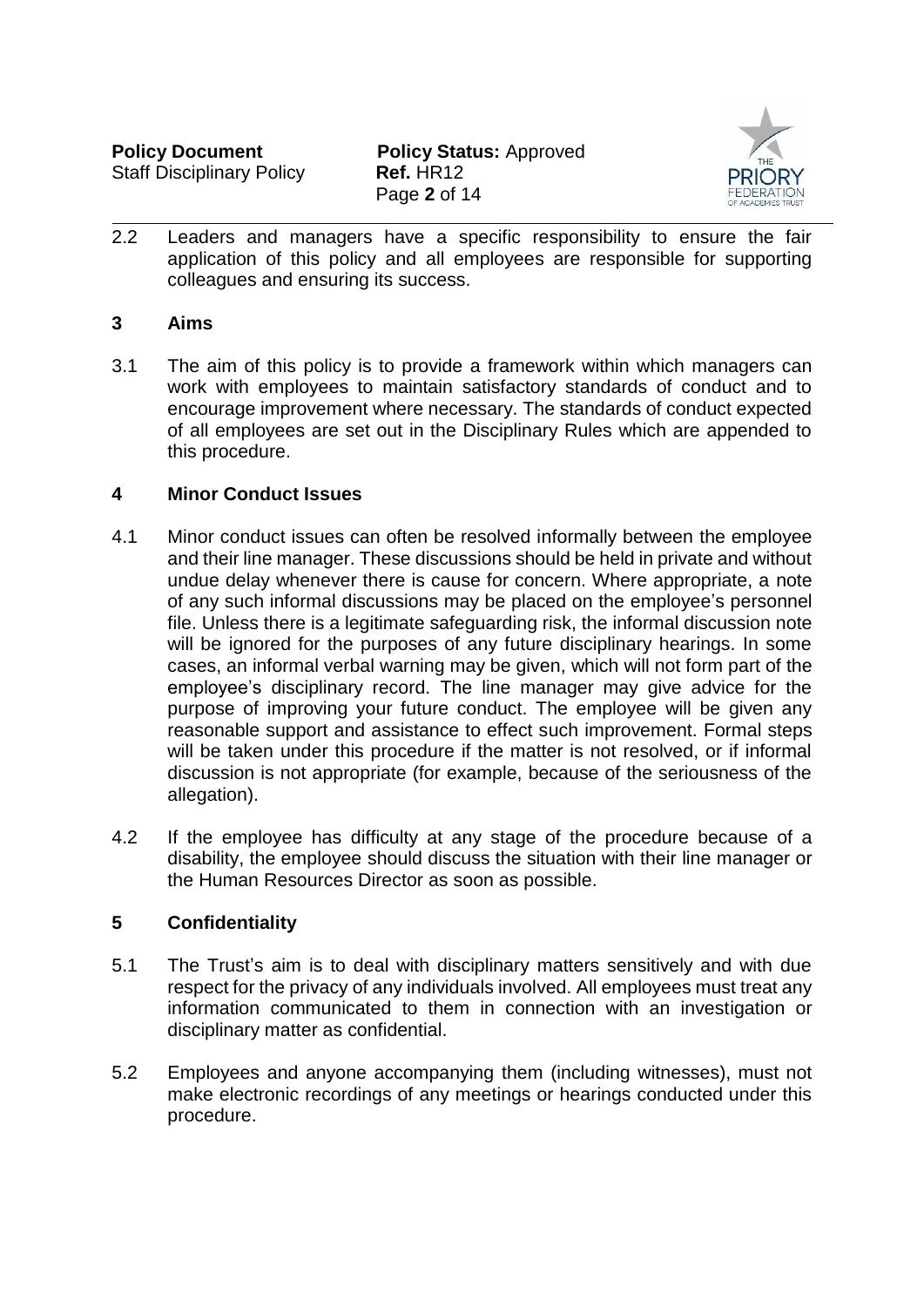

5.3 The employee will normally be told the names of any witnesses whose evidence is relevant to disciplinary proceedings against them, unless the Trust believes that a witness' identity should remain confidential.

### **6 Investigations**

- 6.1 The purpose of an investigation is for the Trust to establish a fair and balanced view of the facts relating to any disciplinary allegations against the employee, before deciding whether to proceed with a disciplinary hearing. The amount of investigation required will depend on the nature of the allegations and will vary from case to case. It may involve interviewing and taking statements from the employee and any witnesses, and/or reviewing relevant documents. The Human Resources Director will usually appoint an Investigating Officer to carry out the investigation.
- 6.2 Investigative interviews are solely for the purpose of fact-finding and no decision on disciplinary action will be taken until after a disciplinary hearing has been held.
- 6.3 The employee will not normally have the right to bring a companion to an investigative interview. However, the Trust will consider requests on an individual basis.
- 6.4 The employee must co-operate fully and promptly in any investigation. This will include informing the Trust of the names of any relevant witnesses, disclosing any relevant documents to the Trust and attending investigative interviews, if required.
- 6.5 Once the investigation is completed, a report will be sent to the Head of Academy/ Service Lead who will consider the report and any recommendation within it and determine whether a disciplinary hearing is required.
- 6.6 If it is decided that the allegations do not justify further action or there is no evidence to substantiate the allegations, the effect on the employee(s) involved, along with other factors, will nevertheless be considered. This may be particularly the case where an employee has been suspended or temporarily transferred during investigation. In such instances, arrangements will need to be made for the employee's return to their place of work. It may be necessary to carefully plan and manage the reintegration of the employee as they may have been away from where they normally work for some time. It may also be considered appropriate to have the employee transfer, voluntarily, on the same grade, to another section or work base. Any such considerations will be discussed with the employee concerned as a possibility at this time.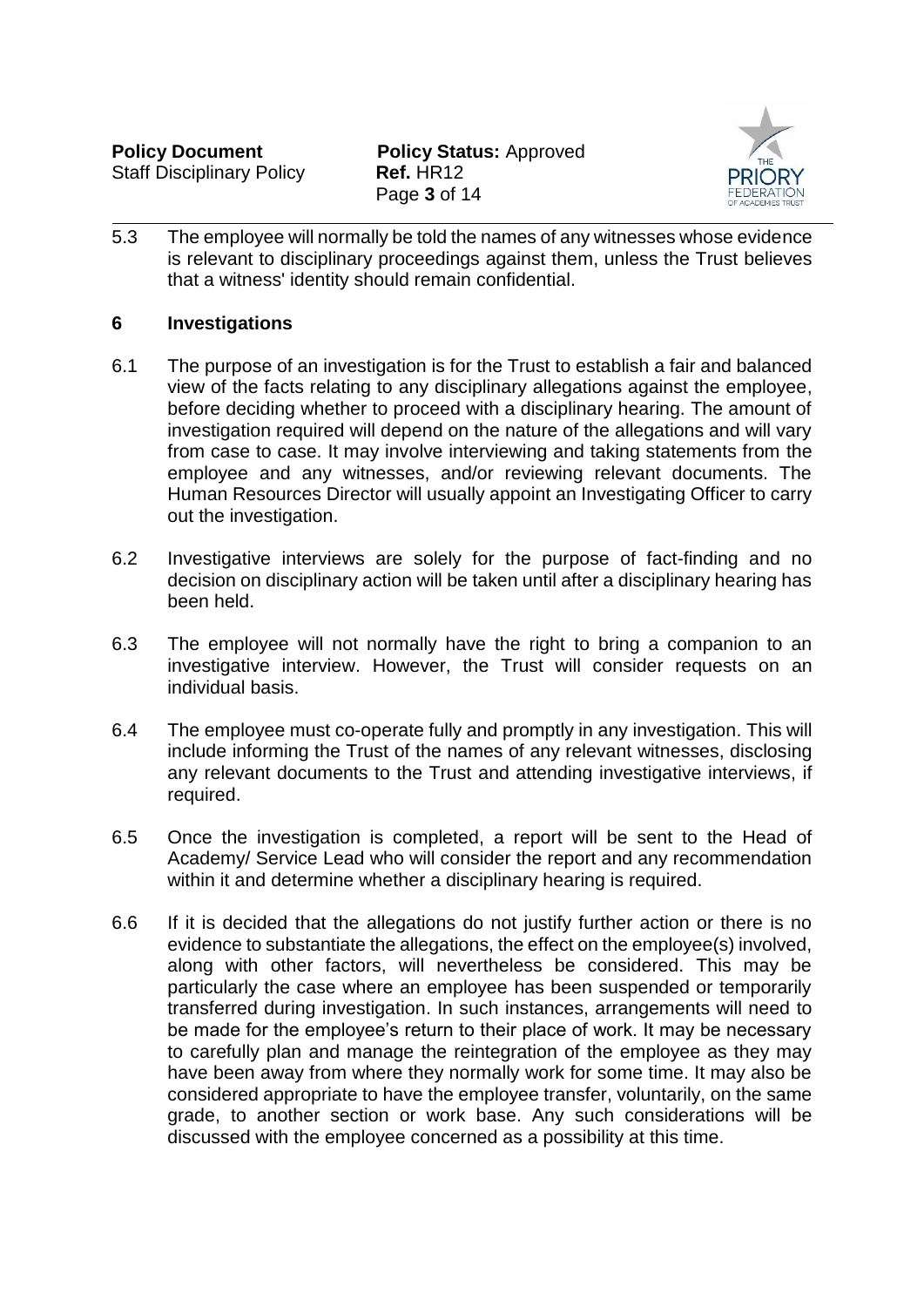

6.7 If new evidence comes to light during the investigation process, the investigating officer may re-categorise the level of misconduct. A further meeting will be requested with the employee under the new level of misconduct.

# **7 Criminal Allegations**

- 7.1 Where the employee's conduct is the subject of a criminal investigation, charge or conviction, the Trust will investigate the facts before deciding whether to take formal disciplinary action.
- 7.2 Unless we are instructed by the police to hold the investigation, the Trust will not usually wait for the outcome of any prosecution before deciding what action, if any, to take. Where the employee is unable or has been advised not to attend a disciplinary hearing or say anything about a pending criminal matter, the Trust may have to take a decision based on the available evidence.
- 7.3 A criminal investigation, charge or conviction relating to conduct outside work may be treated as a disciplinary matter if the Trust considers that it is relevant to the employee's employment, this is irrespective of whether or not the employee is convicted or charged of any crime.

# **8 Child Protection and Safeguarding**

- 8.1 If an allegation of abuse is made against a member of staff, this will be dealt with in line with HR24 Allegations of Abuse Made Against Adults Policy.
- 8.2 Any incident involving a member of staff that puts the welfare of others at risk will be dealt with in line with this policy and the Trust or Academy Designated Safeguarding Lead (or the Deputy Designated Safeguarding Lead) will be involved in any investigation.

#### . **9 Suspension**

- 9.1 In some circumstances, the Trust may need to suspend the employee from work. The suspension will be for no longer than is necessary to investigate the allegations and the Trust will confirm the arrangements to the employee in writing. While suspended, the employee should not visit the Trust's premises or contact any of its students, suppliers, contractors or staff, unless the employee has been authorised to do so by the Human Resources Director
- 9.2 Suspension of this kind is not a disciplinary penalty and does not imply that any decision has already been made about the allegations. The employee will continue to receive their full salary and benefits during the period of suspension**.**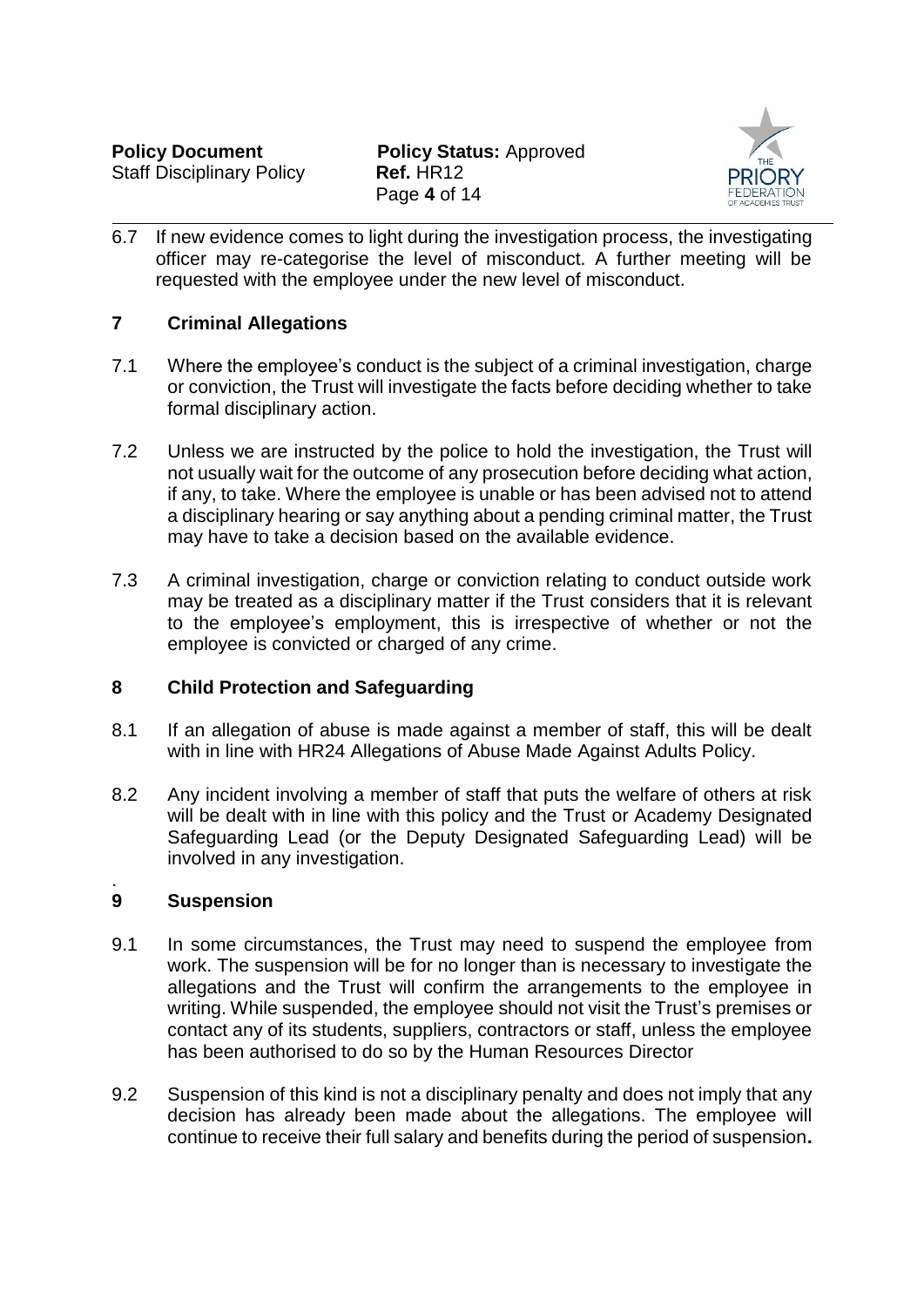

#### **10 Notification of a Hearing**

- 10.1 Following any investigation, if the Trust considers there are grounds for disciplinary action, the employee will be required to attend a disciplinary hearing. The Trust will inform the employee in writing of the allegations against the employee, the basis for those allegations, and what the likely range of consequences will be if the Trust decides, after the hearing, that the allegations are true. The Trust will also include the following where appropriate:
	- a) a summary of relevant information gathered during the investigation;
	- b) a copy of any relevant documents which will be used at the disciplinary hearing; and
	- c) a copy of any relevant witness statements, except where a witness's identity is to be kept confidential, in which case the Trust will give the employee as much information as possible while maintaining confidentiality.
- 10.2 The Trust will give the employee written notice of the date, time and place of the disciplinary hearing. The hearing will be held as soon as reasonably practicable, but the employee will be given a reasonable amount of time, usually 5 working days, to prepare their case based on the information the Trust has given the employee.

#### <span id="page-5-0"></span>**11 The Right to be Accompanied**

- 11.1 The employee may bring a companion to any disciplinary hearing or appeal hearing under this policy. The companion may be either a trade union representative or a colleague. The employee must tell the Human Resources Director who their chosen companion is, in good time (usually 2 working days) before the hearing.
- 11.2 A companion is allowed reasonable time off from duties without loss of pay but no-one is obliged to act as a companion if they do not wish to do so.
- 11.3 If the employee's companion is unavailable at the time a meeting is scheduled and will not be available for more than 5 working days afterwards, the employee may be asked to choose someone else.
- 11.4 The Trust may, at its discretion, allow the employee to bring a companion who is not a colleague or union representative (for example, a member of their family) if this will help overcome a disability, or if the employee has difficulty understanding English.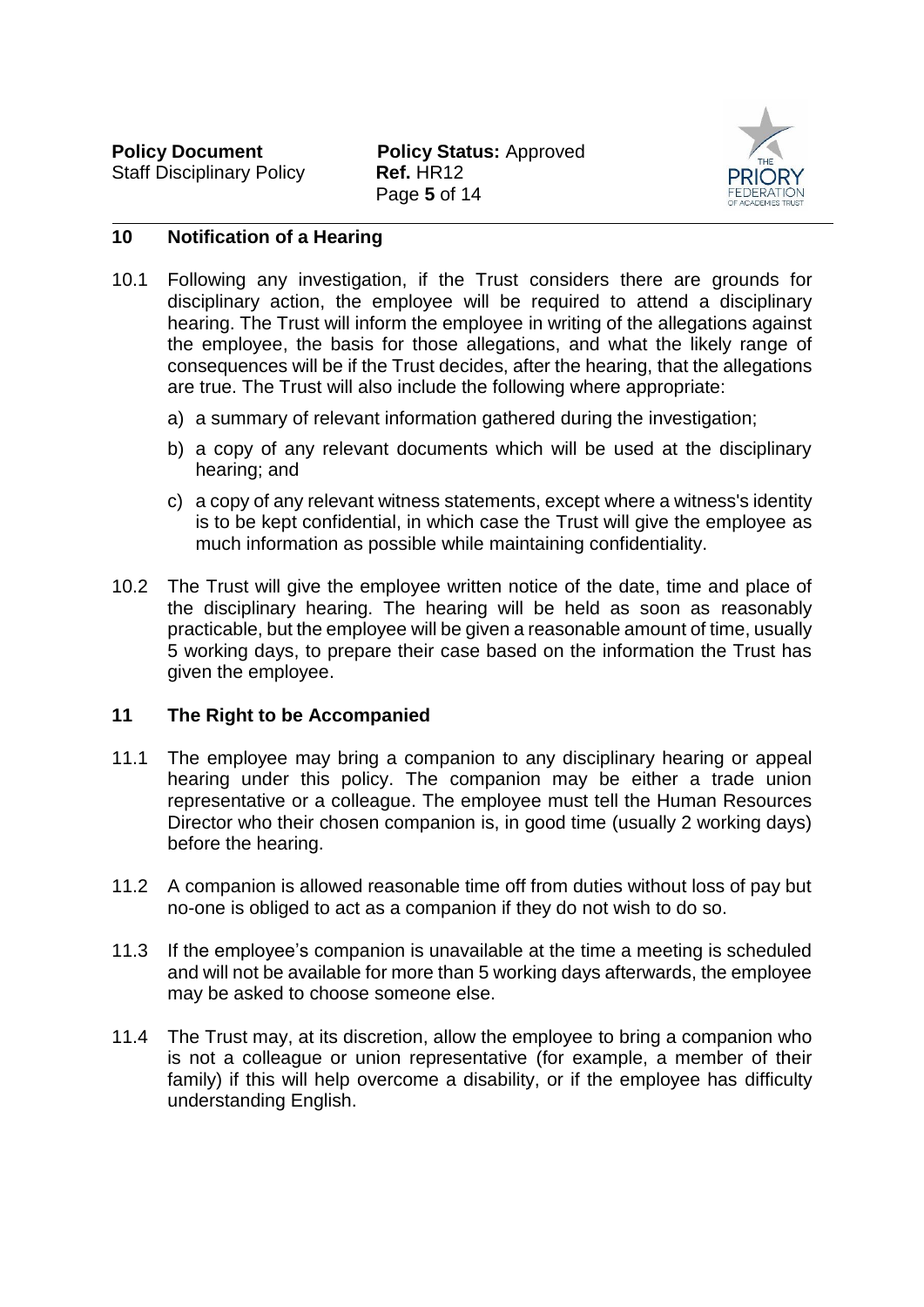

### **12 Procedure at Disciplinary Hearings**

- 12.1 If the employee or their companion cannot attend the hearing, the employee should inform the Trust immediately and the Trust will arrange an alternative time. The employee must make every effort to attend the hearing, and failure to attend without good reason may be treated as misconduct in itself. If the employee fails to attend without good reason, or is persistently unable to do so (for example, for health reasons), the Trust may have to take a decision based on the available evidence.
- 12.2 The hearing will be chaired by a Manager. The Investigating Officer and a member of the Human Resources Department will also be present. The employee may bring a companion with them to the disciplinary hearing (see *paragraph [0](#page-5-0)*).
- 12.3 At the disciplinary hearing, the panel will go through the allegations against the employee and the evidence that has been gathered. The employee will be able to respond and present any evidence of their own. The employee's companion may make representations to the hearing panel and ask questions, but should not answer questions on the employee's behalf. The employee may confer privately with their companion at any time during the hearing.
- 12.4 The employee may ask relevant witnesses to appear at the hearing, provided the employee gives the Trust sufficient advance notice (at least 2 working days before the meeting) to arrange their attendance. The employee will be given the opportunity to respond to any information given by a witness. However, the employee will not normally be permitted to cross-examine witnesses unless, in exceptional circumstances, the panel decides that a fair hearing could not be held otherwise.
- 12.5 The panel may adjourn the disciplinary hearing if they need to carry out any further investigations such as re-interviewing witnesses in the light of any new points the employee has raised at the hearing. The employee will be given a reasonable opportunity to consider any new information obtained before the hearing is reconvened.
- 12.6 The hearing panel will inform the employee in writing of their decision and their reasons for it, usually within one week of the disciplinary hearing. Where possible the panel will also explain this information to the employee in person.

# **13 Disciplinary Penalties**

13.1 The usual penalties for misconduct are set out below. No penalty will be imposed without a hearing. The Trust aims to treat all employees fairly and consistently, and a penalty imposed on another employee for similar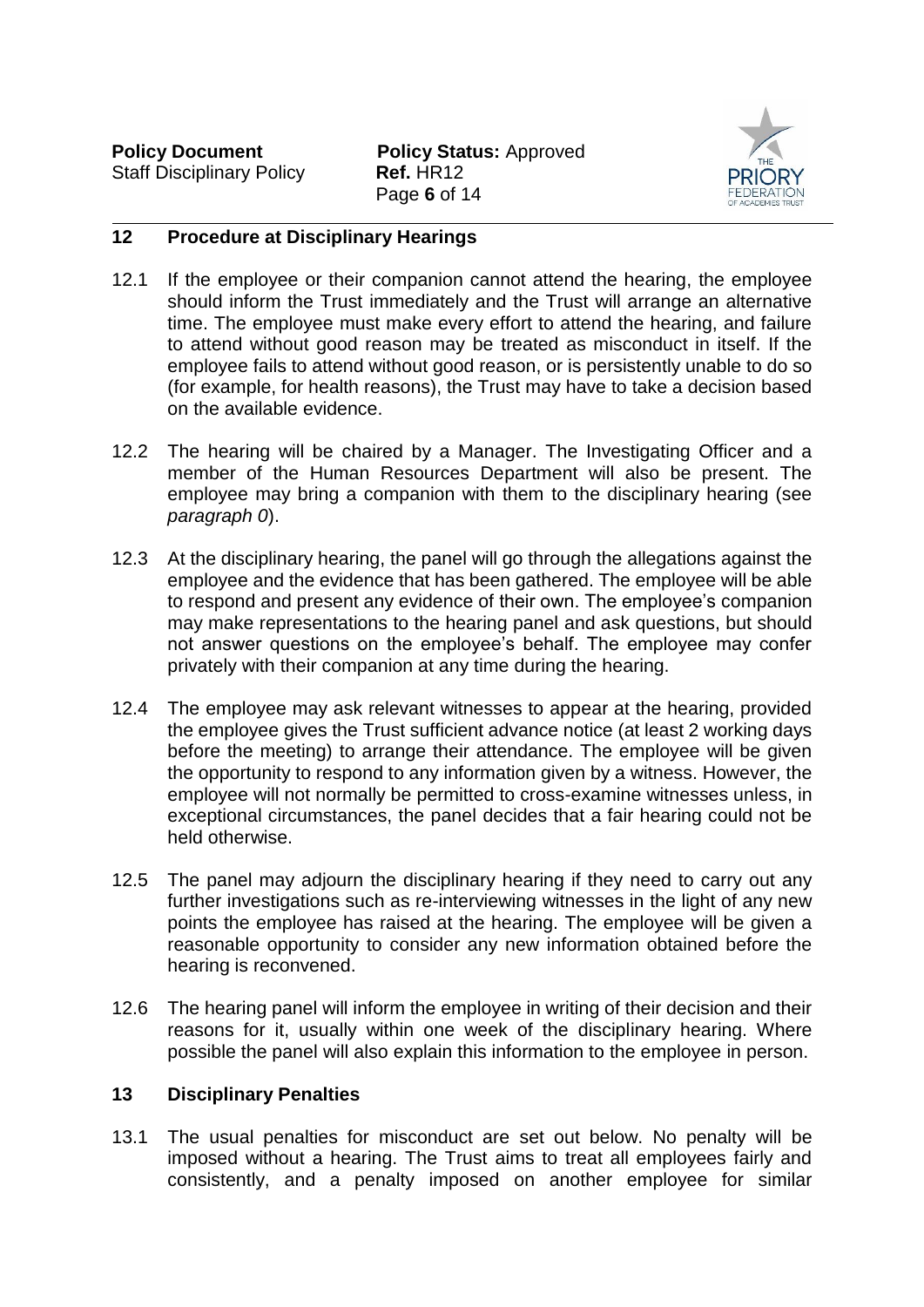

misconduct will usually be taken into account but should not be treated as a precedent. Each case will be assessed on its own merits.

- 13.2 The employee will not normally be dismissed for a first act of misconduct, unless the Trust decides it amounts to gross misconduct or the employee has not yet completed their probationary period.
- 13.3 **Stage 1 - First written warning.** A first written warning will usually be appropriate for a first act of misconduct where there are no other active written warnings on the employee's disciplinary record.
- 13.4 **Stage 2 - Final written warning.** A final written warning will usually be appropriate for:
	- a) misconduct where there is already an active written warning on the employee's record; or
	- b) misconduct that the Trust considers sufficiently serious to warrant a final written warning even though there are no other active warnings on the employee's record.
- 13.5 **Stage 3 - Dismissal.** Dismissal will usually only be appropriate for:
	- a) any misconduct during the employee's probationary period;
	- b) further misconduct where there is an active final written warning on the employee's record; or
	- c) any gross misconduct regardless of whether there are active warnings on the employee's record. Gross misconduct will usually result in immediate dismissal without notice or payment in lieu of notice (summary dismissal). Examples of gross misconduct are set out in the Trust's Staff Disciplinary Rules appended to this policy.
- 13.6 **Alternatives to dismissal.** In some cases, at the discretion of the Trust, the panel may consider alternatives to dismissal. These may be authorised by the Chief Executive Officer , Head of Academy, or Human Resources Director and will usually be accompanied by a final written warning. Examples include, but not limited to:
	- a) Demotion.
	- b) Transfer to another department or job.
	- c) A period of suspension without pay.
	- d) Loss of seniority.
	- e) Reduction in pay.
	- f) Loss of future pay increment or bonus.
	- g) Loss of overtime.
	- h) Risk Assessment.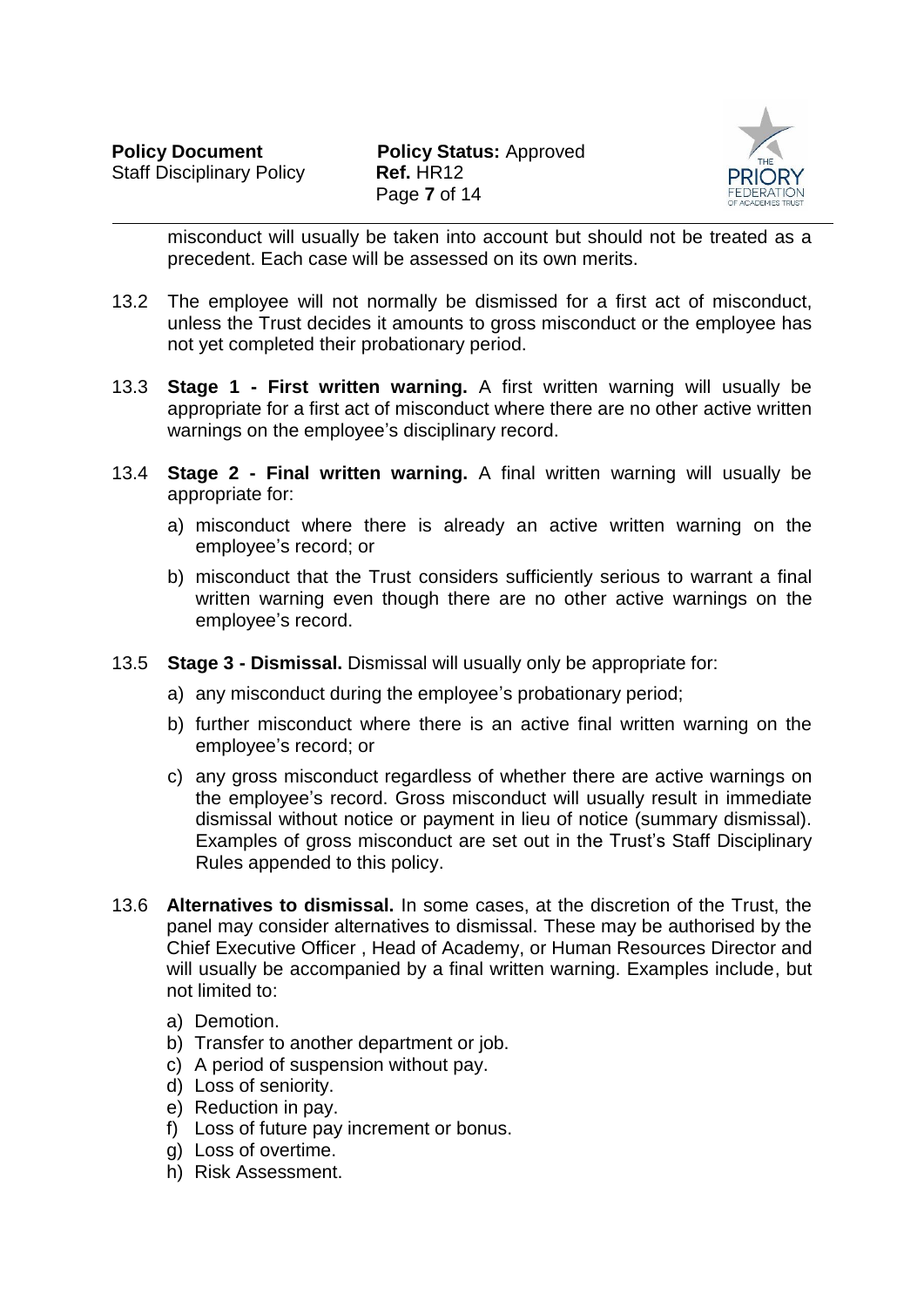

- i) Enhanced Training.
- j) Formal Support Plan.
- k) Capability Process.

### **14 The Effect of a Warning**

- 14.1 Written warnings will set out the nature of the misconduct, the change in behaviour required, the period for which the warning will remain active, and the likely consequences of further misconduct in that active period.
- 14.2 A first written warning will usually remain active for 6 months and a final written warning will usually remain active for 12 months. (In exceptional cases verging on gross misconduct a final written warning may state that it will remain active indefinitely.) The employee's conduct may be reviewed at the end of a warning's active period and, if it has not improved sufficiently, the Trust may decide to extend the active period.
- 14.3 After the active period, the warning will remain permanently on the employee's personnel file but will be disregarded in deciding the outcome of future disciplinary proceedings.

#### **15 Appeals**

- 15.1 If the employee feels that disciplinary action taken against them is wrong or unjust, the employee should appeal in writing, stating their full grounds of appeal, to the Human Resources Director within one week of the date on which the employee was informed of the decision.
- 15.2 The employee does not have a right of appeal if they have less than 2 years continuous service.
- 15.3 If the employee is appealing against dismissal, the date on which dismissal takes effect will not be delayed pending the outcome of the appeal. However, if the appeal is successful, the employee will be reinstated.
- 15.4 If the employee raises any new matters in their appeal, the Trust may need to carry out further investigation. If any new information comes to light, the Trust will provide the employee with a summary including, where appropriate, copies of additional relevant documents and witness statements. The employee will have a reasonable opportunity to consider this information before the hearing, and they or their companion may comment on any new evidence arising during the appeal before any decision is taken.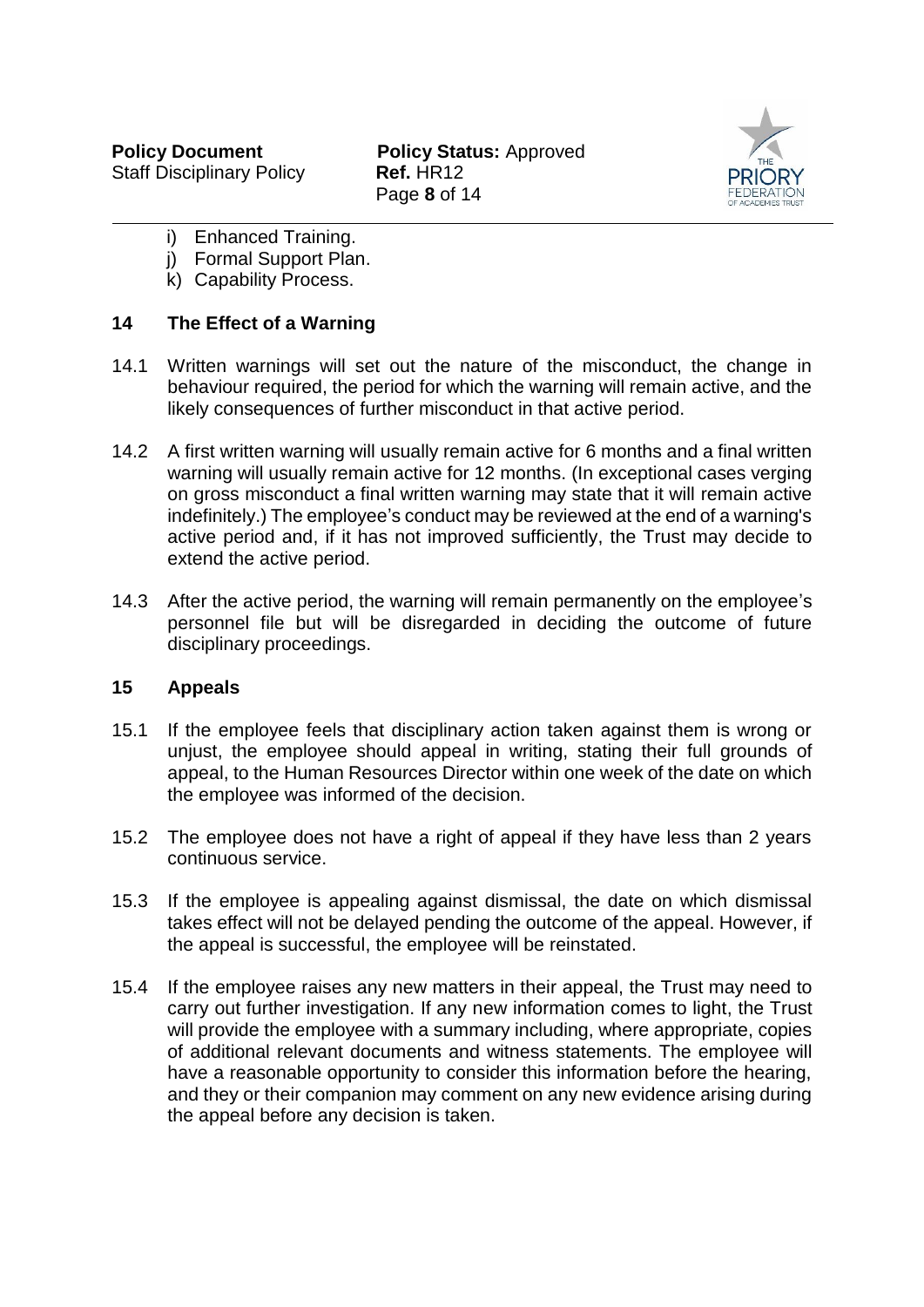

- 15.5 The Trust will give the employee written notice of the date, time and place of the appeal hearing. This will normally be within 5 working days after the employee receives the written notice.
- 15.6 The appeal may be a review of the fairness of the original decision in the light of the procedure that was followed or may be a complete re-hearing of the matter and any new information that may have come to light. This will be at the Trust's discretion depending on the circumstances of the employee's case. In any event, the appeal will be dealt with as impartially as possible.
- 15.7 Where possible, the appeal hearing will usually be conducted impartially by an appeal panel, consisting of a more senior manager and / or a Governor who has not been previously involved in the case. A member of the Human Resources Department and the manager who conducted the disciplinary hearing may also be present. The employee may bring a companion with them to the appeal hearing (see paragraph [0\)](#page-5-0).
- 15.8 The appeal panel may adjourn the appeal hearing if they need to carry out any further investigations in the light of any new points the employee may have raised at the hearing. The employee will be given a reasonable opportunity to consider any new information obtained before the hearing is reconvened.
- 15.9 Following the appeal hearing, the appeal panel may:
	- a) confirm the original decision;
	- b) revoke the original decision; or
	- c) substitute a different penalty.
- 15.10 The appeal panel will inform the employee in writing of their final decision as soon as possible, usually within 5 working days of the appeal hearing. Where possible the appeal panel will also explain this to the employee in person. There will be no further right of appeal.

# **16 Referrals to External Bodies**

16.1 The Trust has a statutory duty to consider referrals of cases involving serious professional misconduct / safeguarding. These may be referred to relevant third parties in line with the Trust Privacy Notice, which is available on the Trust website.

# **17 Policy Change**

17.1 This policy may only be amended or withdrawn by the Priory Federation of Academies Trust.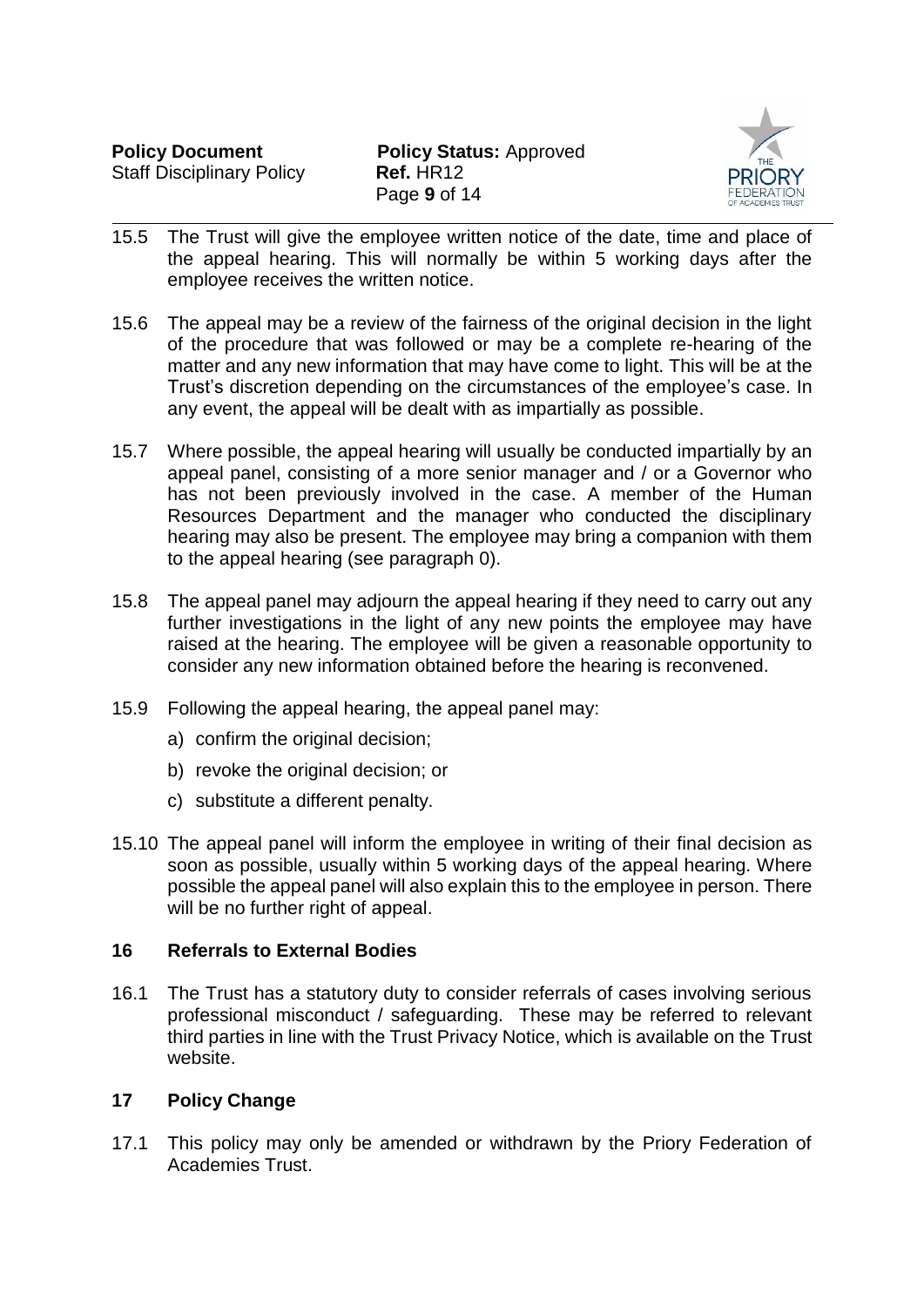**Policy Document Policy Status: Approved** Page **10** of 14



# **The Priory Federation of Academies Trust Disciplinary Policy**

This Policy has been approved by the Pay, Performance and HR Committee:

| <b>Trustee</b>                 |       |
|--------------------------------|-------|
|                                |       |
|                                | Date: |
| <b>Chief Executive Officer</b> |       |
|                                |       |
|                                |       |
| Designated Member of Staff     |       |

Please note that a signed copy of this agreement is available via Human Resources.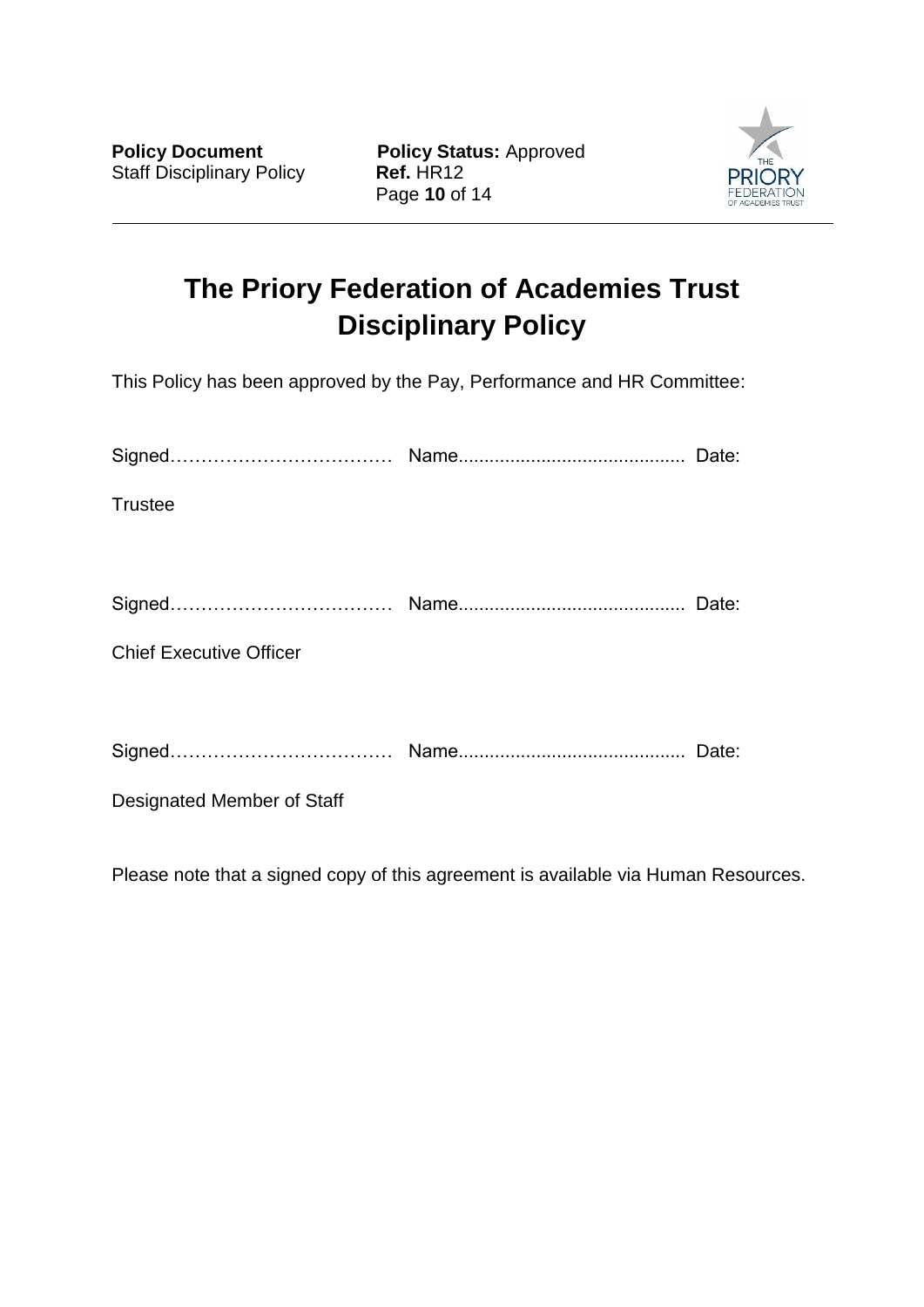

### **Appendix 1 – Staff Disciplinary Rules**

#### **1 Rules of Conduct**

- 1.1 While working for the Trust, employees should at all times maintain professional and responsible standards of conduct. In particular employees should:
	- (a) observe the terms and conditions of their contract, particularly with regard to:
		- (i) hours of work;
		- (ii) confidentiality.
	- (b) ensure that they understand and follow the Trust's Code of Conduct and Dress Code which is available from the Administration team at all Academies or from the Human Resources Team.
	- (c) observe all of the Trust's policies, procedures and regulations which are published on the Trust website;
	- (d) take reasonable care in respect of the health and safety of colleagues and third parties and comply with the Trust's Health and Safety Policy;
	- (e) comply with all reasonable instructions given by managers and senior staff; and
	- (f) act at all times in good faith and in the best interests of the Trust, its students and staff.
- 1.2 Failure to maintain satisfactory standards of conduct may result in action being taken under the Trust's Staff Disciplinary Policy.

#### **2. Misconduct**

- 2.1 The following are examples of matters that will normally be regarded as misconduct and will be dealt with under the Trust's Staff Disciplinary Policy:
	- (a) Minor breaches of policies including the Sickness Absence Policy, ICT (Acceptable Use) Policy, and Health and Safety Policy;
	- (b) Minor breaches of the employee's contract;
	- (c) Damage to, or unauthorised use of, the Trust's property;
	- (d) Poor timekeeping;
	- (e) Time wasting;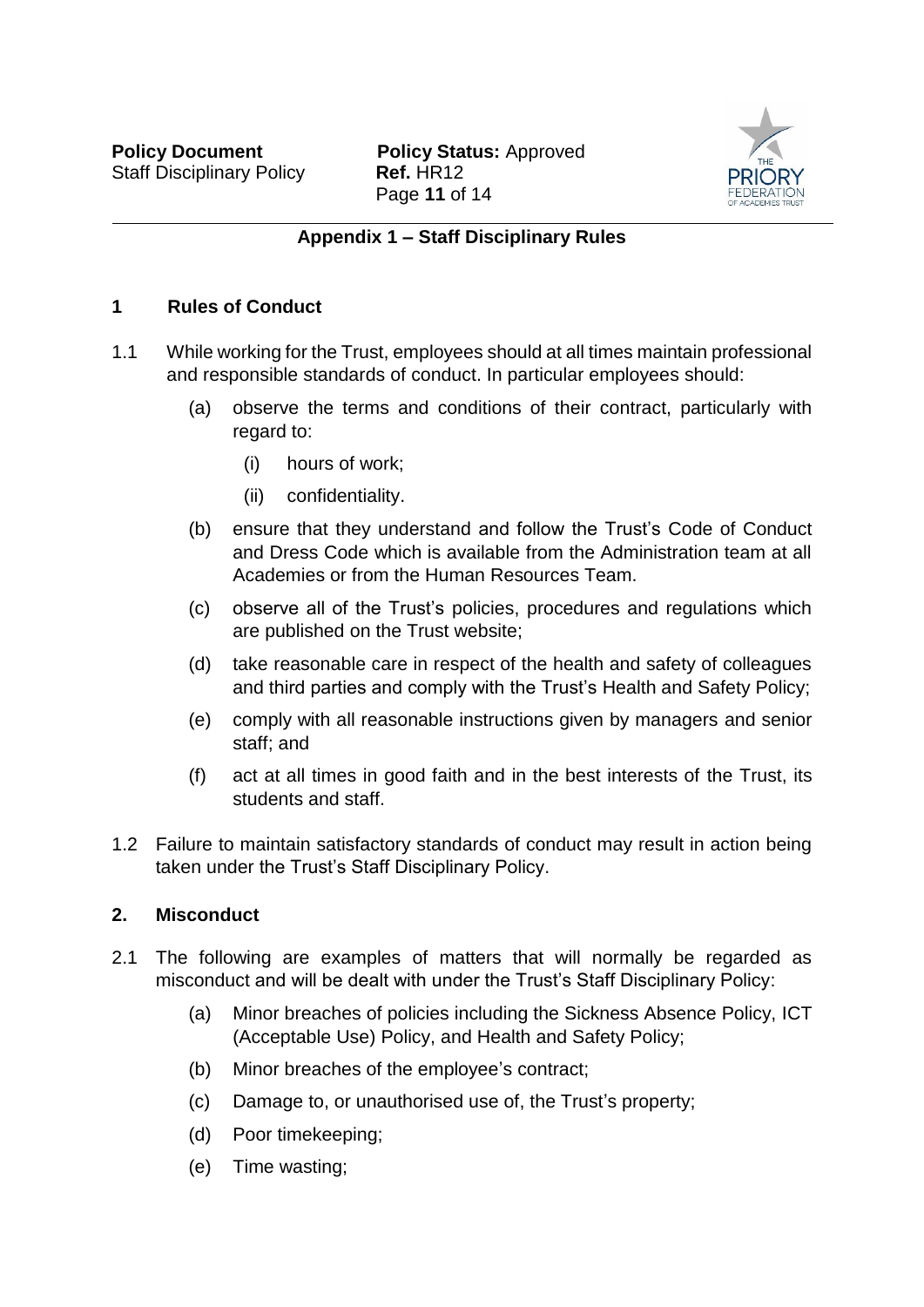

- (f) Unauthorised absence from work;
- (g) Refusal to follow instructions;
- (h) Excessive use of the Trust's telephones for personal calls;
- (i) Excessive personal e-mail or internet usage;
- (j) Obscene language or other offensive behaviour;
- (k) Negligence in the performance of the employee's duties; or
- (l) Smoking in no-smoking areas.

This list is intended as a guide and is not exhaustive.

### **3. Gross Misconduct**

- 3.1 Gross misconduct is a serious breach of contract and includes misconduct which, in the Trust's opinion, is likely to prejudice the Trust's business or reputation or irreparably damage the working relationship and trust between employer and employee. Gross misconduct will be dealt with under the Trust's Staff Disciplinary Policy and will normally lead to dismissal without notice or pay in lieu of notice (summary dismissal).
- 3.2 The following are examples of matters that are normally regarded as gross misconduct:
	- (a) Theft, or unauthorised removal of the Trust's property or the property of a colleague, contractor, student or member of the public;
	- (b) Fraud, forgery or other dishonesty, including fabrication of expense claims and time sheets;
	- (c) Actual or threatened violence, or behaviour which provokes violence;
	- (d) Deliberate damage to the Trust's buildings, fittings, property or equipment, or the property of a colleague, contractor, student or member of the public;
	- (e) Serious misuse of the Trust's property or name;
	- (f) Deliberately accessing internet sites containing pornographic, offensive or obscene material;
	- (g) Repeated or serious failure to obey instructions, or any other serious act of insubordination;
	- (h) Discrimination, victimisation or harassment;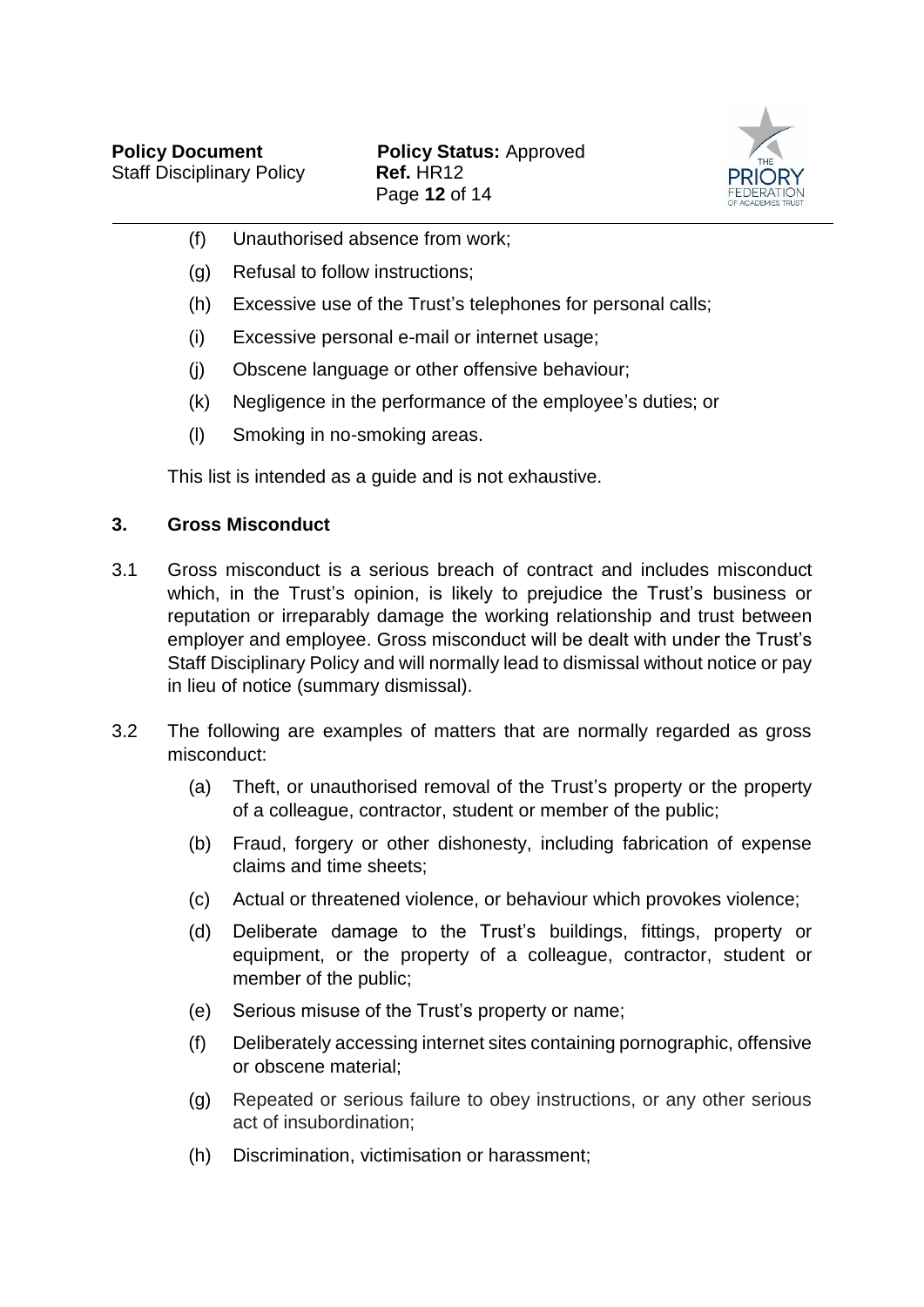

| (i) | Bringing the organisation into serious disrepute;                                                                                                                                                                                                                                                                                                          |
|-----|------------------------------------------------------------------------------------------------------------------------------------------------------------------------------------------------------------------------------------------------------------------------------------------------------------------------------------------------------------|
| (j) | Being under the influence of alcohol, illegal drugs or other substances<br>during working hours;                                                                                                                                                                                                                                                           |
| (k) | Causing loss, damage or injury through serious negligence;                                                                                                                                                                                                                                                                                                 |
| (1) | Serious or repeated breach of health and safety rules or serious misuse<br>of safety equipment;                                                                                                                                                                                                                                                            |
| (m) | Unauthorised use or disclosure of confidential information or failure to<br>ensure that confidential information in the employee's possession is<br>kept secure;                                                                                                                                                                                           |
| (n) | Accepting or offering a bribe or other secret payment or other breach<br>of the Trust's Anti-corruption and bribery policy;                                                                                                                                                                                                                                |
| (0) | Accepting a gift from a parent, student, supplier, contractor or other<br>third party in connection with the employee's employment without prior<br>consent from the employee's line manager or Head of Academy;                                                                                                                                           |
| (p) | Conviction for a criminal offence that in the Trust's opinion may affect<br>the Trust's reputation or its relationships with its staff, students or the<br>public, or otherwise affects the employee's suitability to continue to<br>work for the Trust;                                                                                                   |
| (q) | Possession, use, supply or attempted supply of illegal drugs;                                                                                                                                                                                                                                                                                              |
| (r) | Serious neglect of duties, or a serious or deliberate breach of the<br>employee's contract or the individual Academy processes;                                                                                                                                                                                                                            |
| (s) | Knowing breach of statutory rules affecting the employee's work;                                                                                                                                                                                                                                                                                           |
| (t) | Unauthorised use, processing or disclosure of personal data contrary<br>to the Trust's Data Protection Policy and the Trust's Data Breach Policy;                                                                                                                                                                                                          |
| (u) | Harassment or victimisation of, or discrimination against, employees,<br>contractors, students or members of the public, related to gender,<br>marital or civil partner status, gender reassignment, race, colour,<br>nationality, ethnic or national origin, disability, religion or belief or age<br>contrary to the Trust's Equal Opportunities Policy. |
| (v) | Refusal to disclose any of the information required by the Trust or any<br>other information that may have a bearing on the performance of the<br>employee's duties;                                                                                                                                                                                       |
| (w) | Giving false information as to qualifications or entitlement to work<br>(including immigration status) in order to gain employment or other<br>benefits;                                                                                                                                                                                                   |